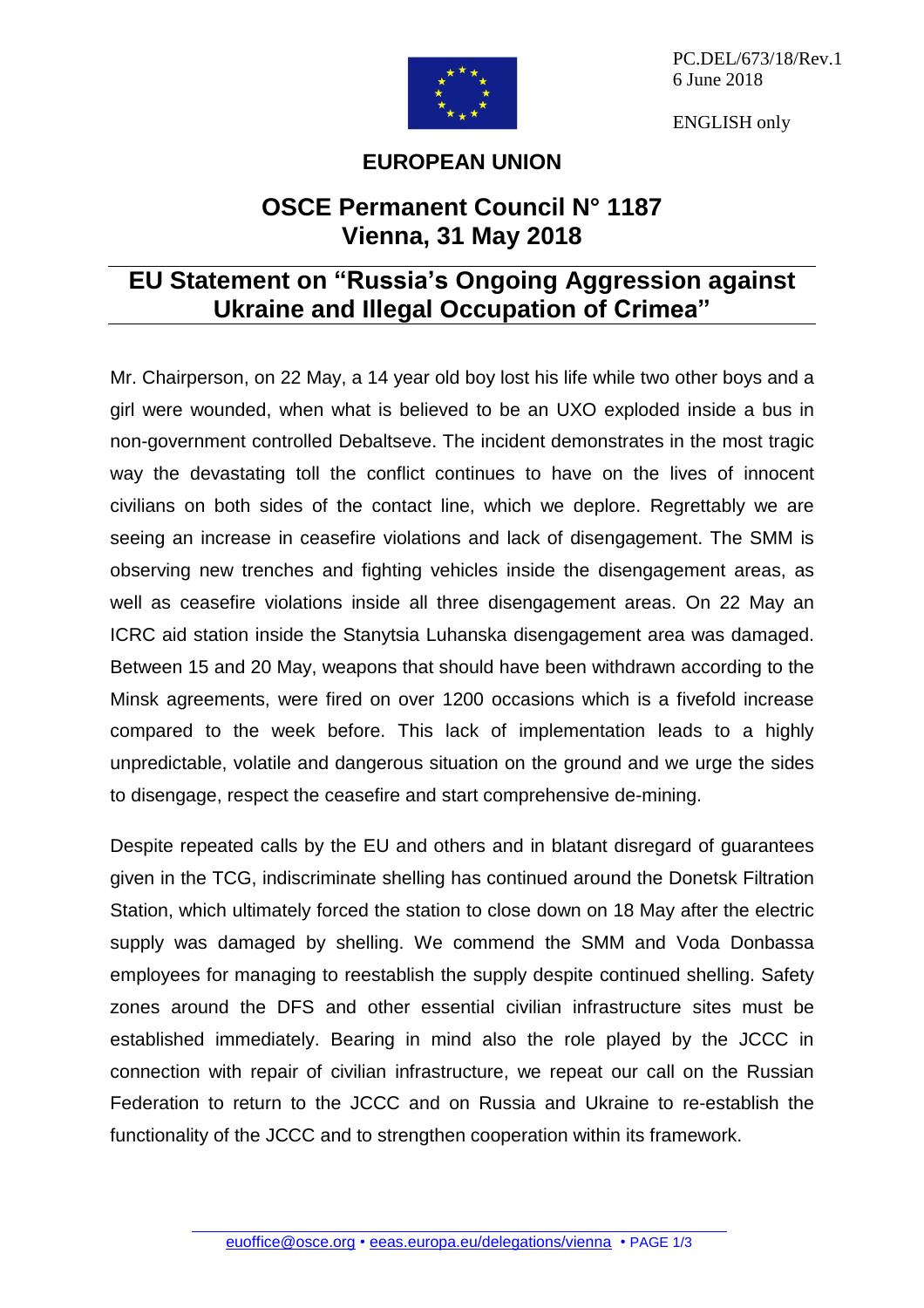We remain profoundly concerned for the safety of our monitors. More than once since the last PC SMM patrols have been forced to leave their positions due to explosions and small arms fire only few hundred meters from them. Just yesterday an SMM patrol was forced to leave their position just outside the Petrivske disengagement area following an explosion less than 300 meters away from their position. These incidents happen despite the SMM obtaining security guarantees in advance and assuring that their positions are well-known to all. We strongly condemn any targeting of the SMM monitors or its equipment. Safe, secure and unhindered access for the SMM monitors and their technical equipment must be ensured throughout Ukraine including along the Ukrainian-Russian border and the Crimean peninsula.

Mr. Chairperson, other impediments to the freedom of movement and action of the SMM continue to take place, particularly in areas held by Russia-backed armed formations who repeatedly deny the SMM access. On 19 May, while conducting a long-range UAV flight near the DFS, the SMM heard uncountable shots of smallarms fire assessed as directed at the UAV. Furthermore, a Mini-UAV was shot down on 21 May near non-government controlled Vesela Hora. We reiterate our call on the sides to stop jamming and targeting SMM UAVs. The operational, security and financial consequences of these obstructions must be assessed and the parties responsible for any damage, destruction or loss of SMM UAVs should be held accountable, including politically and financially. We thank the deputy chief monitor for having included this concern in his latest security briefing to participating States in Vienna.

On 14 May 2018, Oleg Sentsov, a film director deported to eastern Siberia, began a hunger strike after four years of imprisonment. Another illegally-detained Ukrainian citizen, Mr Volodymyr Balukh, has also recently spent two months on hunger strike. They have opposed the illegal annexation of the Crimean peninsula and were sentenced, by courts whose jurisdiction the EU does not recognise, in breach of international law and elementary standards of justice. Adding to the extremely worrying number of Crimean Tatars who have been persecuted and had their rights gravely violated, activists Server Mustafayev and Edem Smailov were also detained on 21 May 2018. The European Union expects international human rights standards